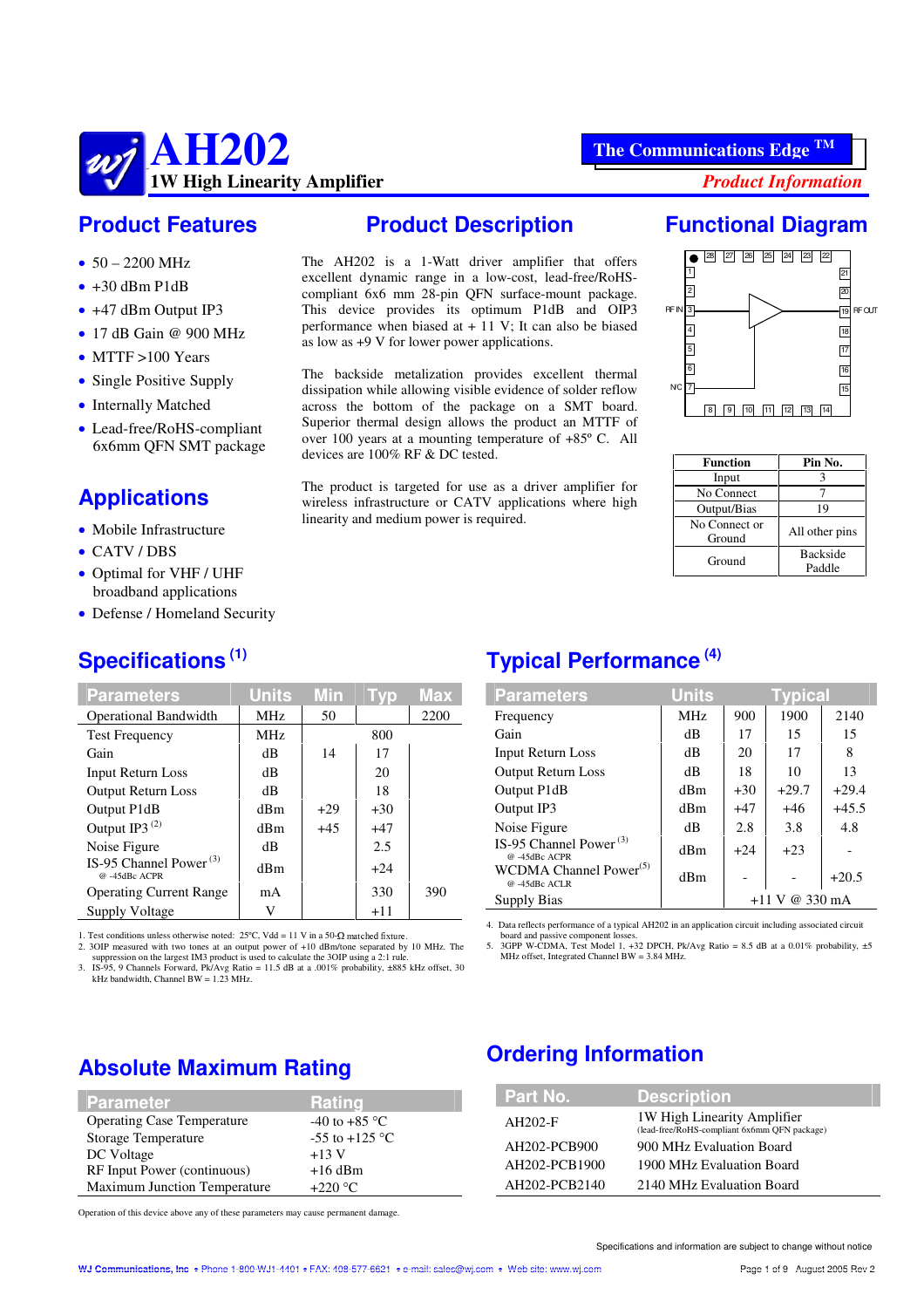

# **Typical Device Data**

S-parameters ( $V_{DS}$  = +11 V, I<sub>DS</sub> = 330mA, unmatched device in a 50  $\Omega$  system).

Measurements are shown for an unmatched packaged device with the data being de-embedded to the device leads.





S-Parameters ( $V_{DS} = +11.0V$ ,  $I_{DS} = 330mA$ , T = +25°C, unmatched device in a 50  $\Omega$  system)

| Freq (MHz) | S11 (dB) | $\overline{\text{S11}}$ (ang) | S21 (dB) | S21 (ang) | S12 (dB) | $S12$ (ang) | S22 (dB) | S22 (ang) |
|------------|----------|-------------------------------|----------|-----------|----------|-------------|----------|-----------|
| 50         | $-17.78$ | $-137.86$                     | 18.26    | 169.32    | $-21.43$ | 1.41        | $-15.33$ | $-170.64$ |
| 100        | $-18.60$ | $-153.83$                     | 18.06    | 166.20    | $-21.34$ | $-4.54$     | $-15.51$ | 177.37    |
| 200        | $-17.34$ | $-150.80$                     | 18.03    | 156.86    | $-21.46$ | $-12.16$    | $-16.27$ | 161.24    |
| 400        | $-14.70$ | $-149.17$                     | 17.87    | 135.75    | $-21.84$ | $-25.03$    | $-18.57$ | 135.96    |
| 600        | $-11.92$ | $-159.61$                     | 17.43    | 115.76    | $-22.34$ | $-37.49$    | $-21.38$ | 93.89     |
| 800        | $-10.29$ | $-171.08$                     | 16.93    | 96.20     | $-22.96$ | $-48.84$    | $-26.07$ | 25.81     |
| 1000       | $-9.20$  | 174.71                        | 16.36    | 77.49     | $-23.72$ | $-61.29$    | $-21.37$ | $-47.34$  |
| 1200       | $-8.23$  | 160.52                        | 15.90    | 58.22     | $-24.54$ | $-73.36$    | $-16.16$ | $-78.06$  |
| 1400       | $-7.74$  | 145.06                        | 15.43    | 40.52     | $-25.32$ | $-85.56$    | $-12.76$ | $-98.55$  |
| 1600       | $-7.43$  | 127.89                        | 15.04    | 23.04     | $-26.07$ | $-99.09$    | $-10.27$ | $-114.42$ |
| 1800       | $-7.73$  | 108.79                        | 14.82    | 4.23      | $-26.69$ | $-115.15$   | $-8.39$  | $-129.46$ |
| 2000       | $-8.76$  | 84.28                         | 14.72    | $-15.48$  | $-26.94$ | $-132.95$   | $-7.17$  | $-144.14$ |
| 2200       | $-10.40$ | 43.69                         | 14.59    | $-38.77$  | $-26.60$ | $-155.57$   | $-6.37$  | $-158.61$ |
| 2400       | $-10.57$ | $-24.74$                      | 14.42    | $-65.43$  | $-25.80$ | 176.52      | $-6.14$  | $-172.06$ |
| 2600       | $-6.72$  | $-90.87$                      | 13.29    | $-97.06$  | $-25.02$ | 143.13      | $-6.69$  | 176.96    |
| 2800       | $-3.60$  | $-136.82$                     | 10.89    | $-128.44$ | $-24.82$ | 111.82      | $-7.11$  | 173.14    |
| 3000       | $-1.91$  | $-167.99$                     | 7.61     | $-154.46$ | $-25.13$ | 87.68       | $-6.73$  | 174.58    |

# **Application Circuit PC Board Layout**



Circuit Board Material: .014" Getek ( $\varepsilon$ <sub>r</sub>=4.2), four layer, 1 oz copper Microstrip line details: width = .026", spacing = .026"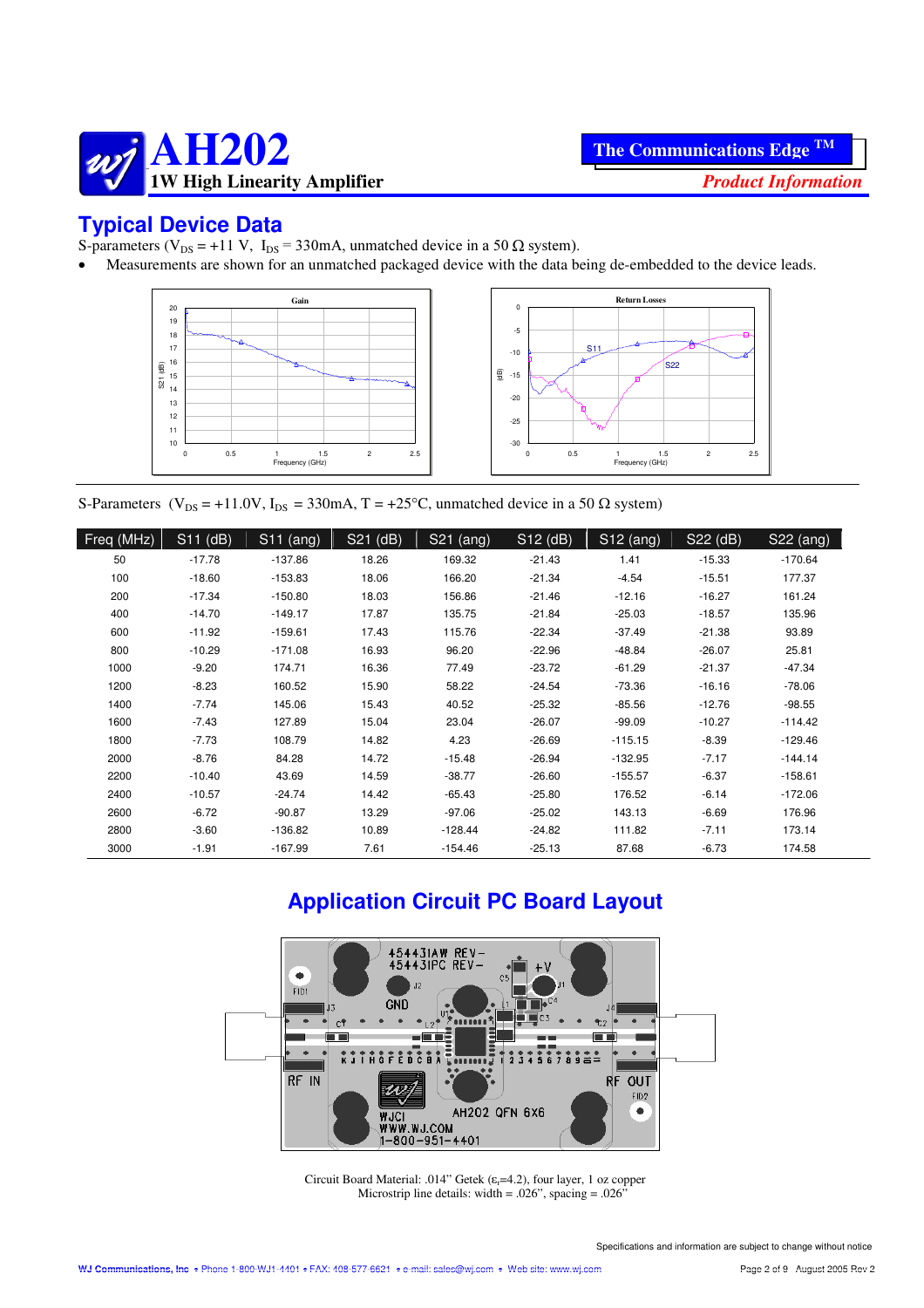

# **Reference Design: 50-800 MHz**

The AH202 is suitable for applications between 50 – 800 MHz without any requirements for input or output matching. Only bypass and blocking capacitors and an RF bias choke are needed for operation. A user can simply request an AH202-PCB900 Evaluation Board and replace components C1, C2, C3, C6, L1, and L2 to the values shown below to evaluate the device.

| <b>Frequency</b>                                 | <b>MHz</b> | 50    | 200   | 400              | 600     | 800     |
|--------------------------------------------------|------------|-------|-------|------------------|---------|---------|
| $S21 - Gain$                                     | dB         | 18    | 17.9  | 17.5             | 17.0    | 16.3    |
| $S11$ – Input Return Loss                        | dВ         | $-13$ | $-17$ | $-15$            | $-12.4$ | $-10.3$ |
| S22 – Output Return Loss                         | dВ         | -13   | $-15$ | $-17$            | $-22$   | $-28$   |
| Output P1dB                                      | dBm        |       |       | $+30$            |         |         |
| Output IP3<br>$(+10$ dBm / tone, 10 MHz spacing) | dBm        | $+47$ |       |                  |         |         |
| <b>Supply Bias</b>                               | dВ         |       |       | $+11$ V @ 330 mA |         |         |





#### **Notes:**

- R=0  $\Omega$  (at designator L2) is used as a place holder for a different application circuit. It can be removed from the circuit without any effect to the performance.
- The microstrip line is weakly co-planar. Ground planes around it are not necessary for operation of the AH202.
- Adequate heat sinking is required for the device. Further mounting instructions are shown in the AH202 datasheet.
- The RF choke should be a wirewound ceramic type to insure sufficient current carrying capacity. Coilcraft's 1008 CS series is recommended (part #1008CS-471X\_B\_).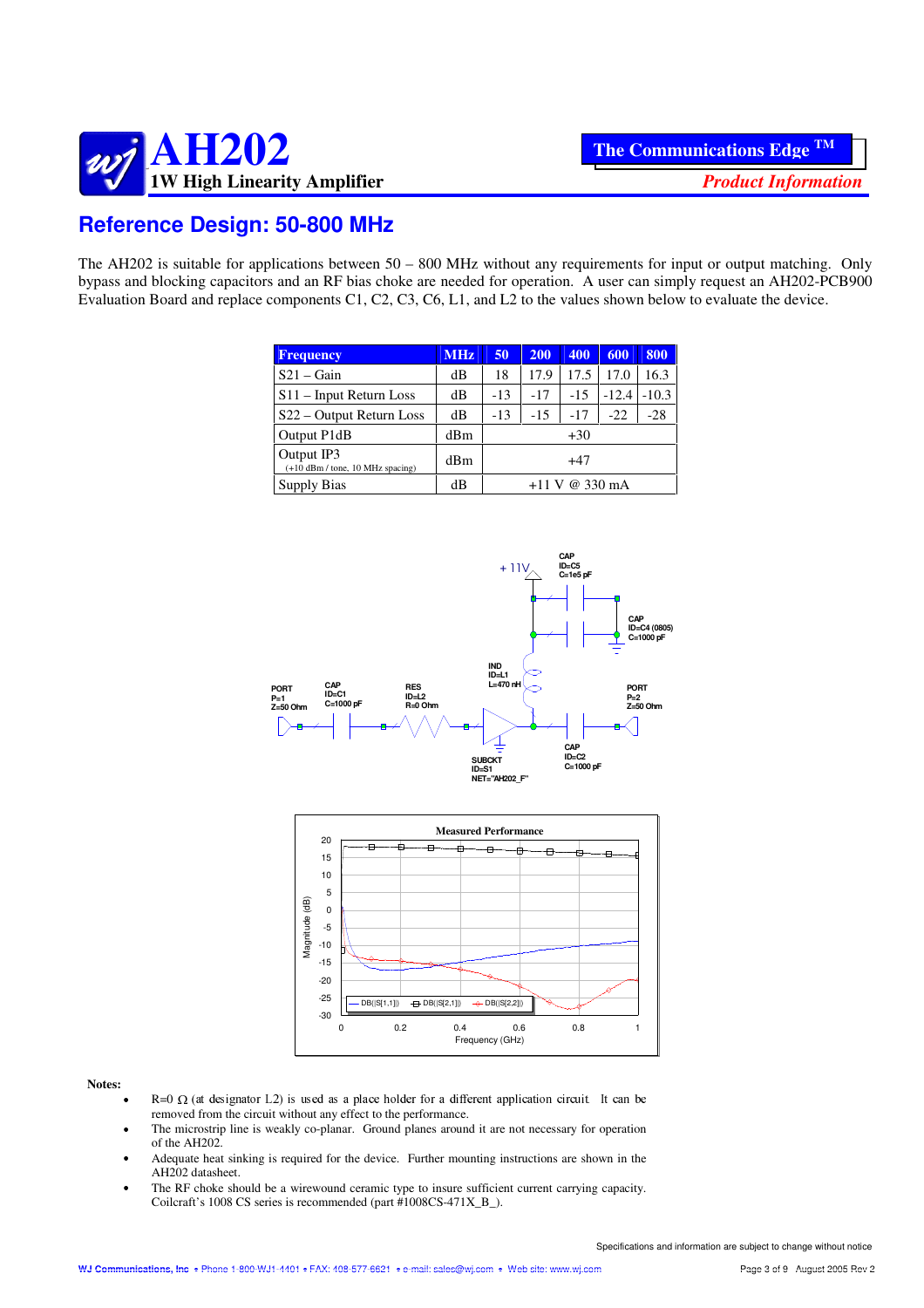

# **Application Circuit: 900 MHz (AH202-PCB900)**

| <b>Typical RF Performance at 25°C</b> |                  |  |  |
|---------------------------------------|------------------|--|--|
| <b>Frequency</b>                      | <b>900 MHz</b>   |  |  |
| $S21 - Gain$                          | 17dB             |  |  |
| S <sub>11</sub>                       | $-20dB$          |  |  |
| S <sub>22</sub>                       | - 18 dB          |  |  |
| Output P1dB                           | $+47$ dBm        |  |  |
| Output IP3                            | $+30$ dBm        |  |  |
| IS-95A Ch. Power<br>@ -45 dBc ACPR    | $+24$ dBm        |  |  |
| Noise Figure                          | $2.8 \text{ dB}$ |  |  |
| <b>Supply Voltage</b>                 | $+11V$           |  |  |
| Supply Current                        | 330 mA           |  |  |



Notes:

- 1. The amplifier should be connected directly to a +11 V regulator; no dropping resistor is required.
- 2. If no DC signal is present at the input (pin 1), C1 can be removed. The gate (input pin) is internally grounded in the amplifier.
- 3. Component sizes are 0603 unless otherwise noted. RF choke L1 should be wirewound ceramic type to insure sufficient current carrying capacity. Coilcraft's 1008 CS series (part # 1008CS-330X\_B) is recommended.
- 4. C6 is located at silk screen marker "C" on the WJ evaluation board.







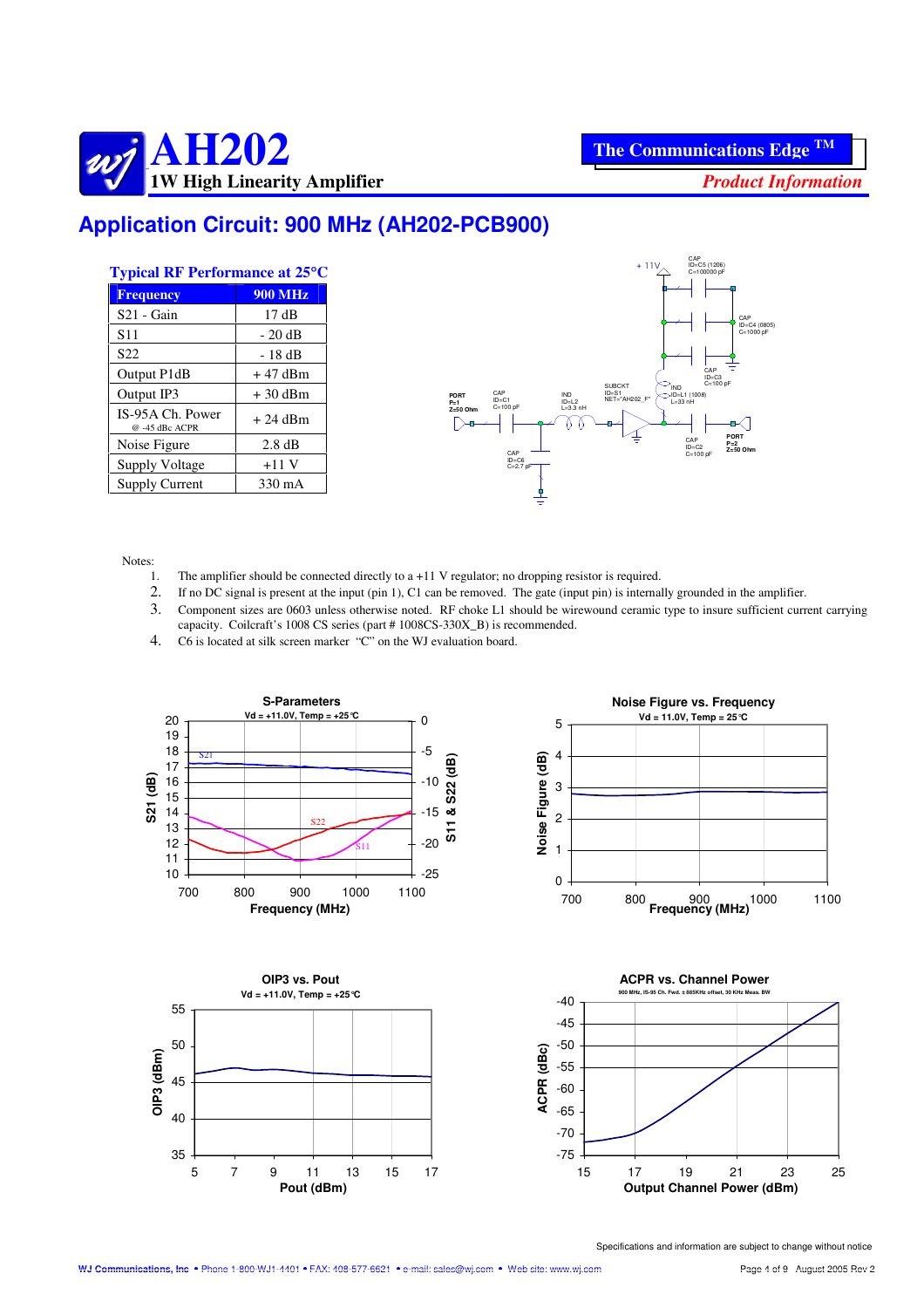

# **Application Circuit: 1900 MHz (AH202-PCB1900)**

| <b>Typical RF Performance at 25°C</b> |                  |  |
|---------------------------------------|------------------|--|
| <b>Frequency</b>                      | <b>1900 MHz</b>  |  |
| $S21 - Gain$                          | 15dB             |  |
| S <sub>11</sub>                       | - 17 dB          |  |
| S22                                   | $-10dB$          |  |
| Output P1dB                           | $+29.7$ dBm      |  |
| Output IP3                            | $+46$ dBm        |  |
| IS-95A Ch. Power<br>@ -45 dBc ACPR    | + 23 dBm         |  |
| Noise Figure                          | $3.8 \text{ dB}$ |  |
| <b>Supply Voltage</b>                 | $+11V$           |  |
| <b>Supply Current</b>                 | 330 mA           |  |



Notes:

- 1. The amplifier should be connected directly to a +11 V regulator; no dropping resistor is required.
- 2. Component sizes are 0603 unless otherwise noted. RF choke L1 should be wirewound ceramic type to insure sufficient current carrying capacity. Coilcraft's 1008 CS series (part # 1008CS-220X\_B) is recommended.
- 3. C7 is located between silk screen markers "6" and "7" on the WJ evaluation board.





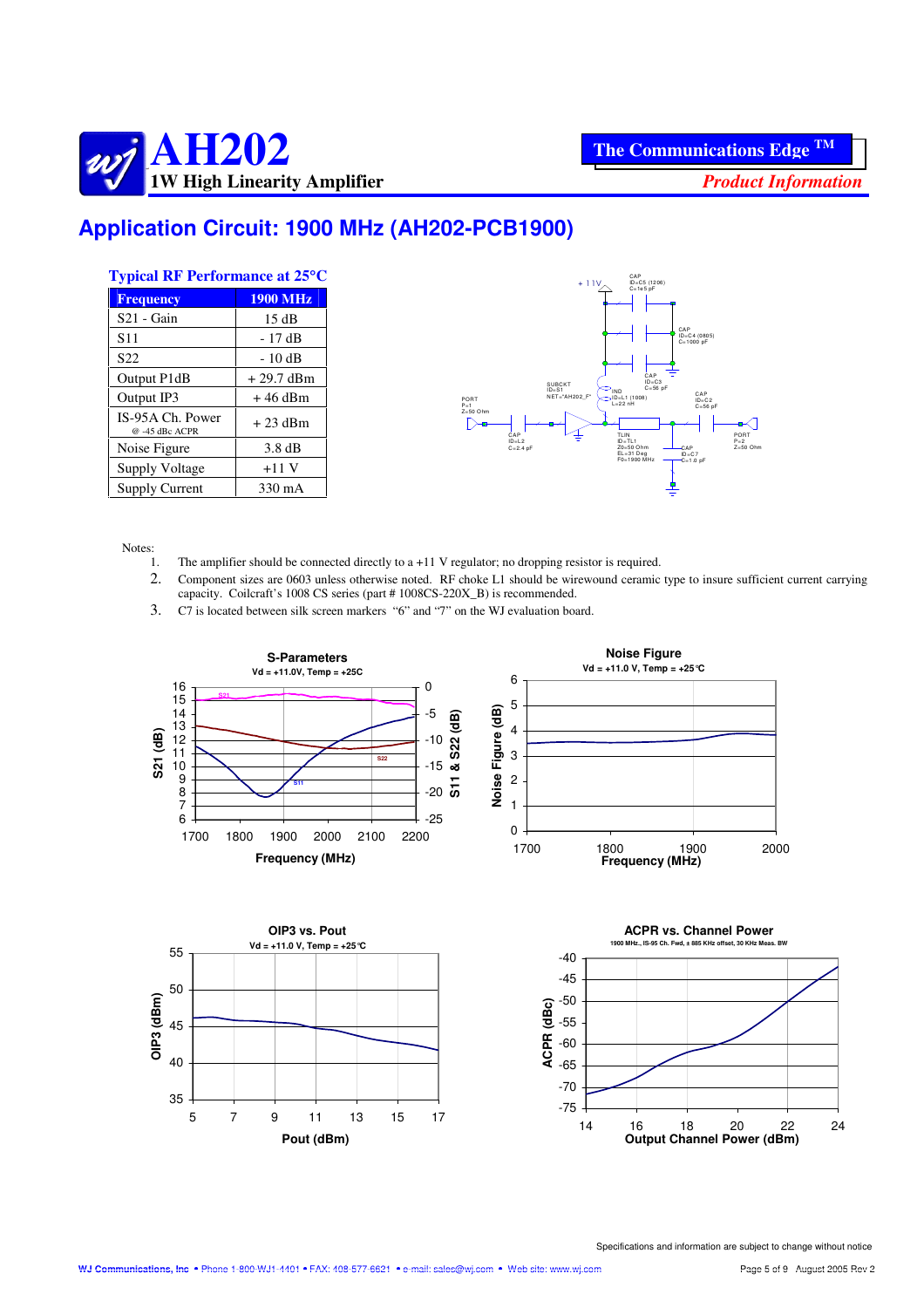

#### **Reference Design: 1900 MHz**

**using the AH202 in the previously recommended circuit configuration with the AH201 (AH201-PCB1900)**

| <b>Typical RF Performance at 25°C</b> |                  |  |
|---------------------------------------|------------------|--|
| <b>Frequency</b>                      | <b>1900 MHz</b>  |  |
| $S21 - Gain$                          | 15dB             |  |
| S <sub>11</sub>                       | - 8 dB           |  |
| S <sub>22</sub>                       | - 8 dB           |  |
| Output P1dB                           | $+29.7$ dBm      |  |
| Output IP3                            | $+46$ dBm        |  |
| IS-95A Ch. Power<br>@ -45 dBc ACPR    | $+23$ dBm        |  |
| Noise Figure                          | $3.8 \text{ dB}$ |  |
| Supply Voltage                        | $+11V$           |  |
| <b>Supply Current</b>                 | 330 mA           |  |



#### Notes:

- 1. The amplifier should be connected directly to  $a + 11$  V regulator; no dropping resistor is required.<br>2. If no DC signal is present at the input (pin 1), C1 can be removed. The gate (input pin) is internal
- 2. If no DC signal is present at the input (pin 1), C1 can be removed. The gate (input pin) is internally grounded in the amplifier.
- 3. Component sizes are 0603 unless otherwise noted. RF choke L1 should be wirewound ceramic type to insure sufficient current carrying capacity. Coilcraft's 1008 CS series (part # 1008CS-220X\_B) is recommended.
- 4.  $R = 0 \Omega$  at designator L2 is used as a place holder for a different application circuit. It can be removed from the circuit without any effect to the performance.
- 5. C6 is located at silk screen marker "C" and C7 is located between silk screen markers "6" and "7" on the WJ evaluation board.







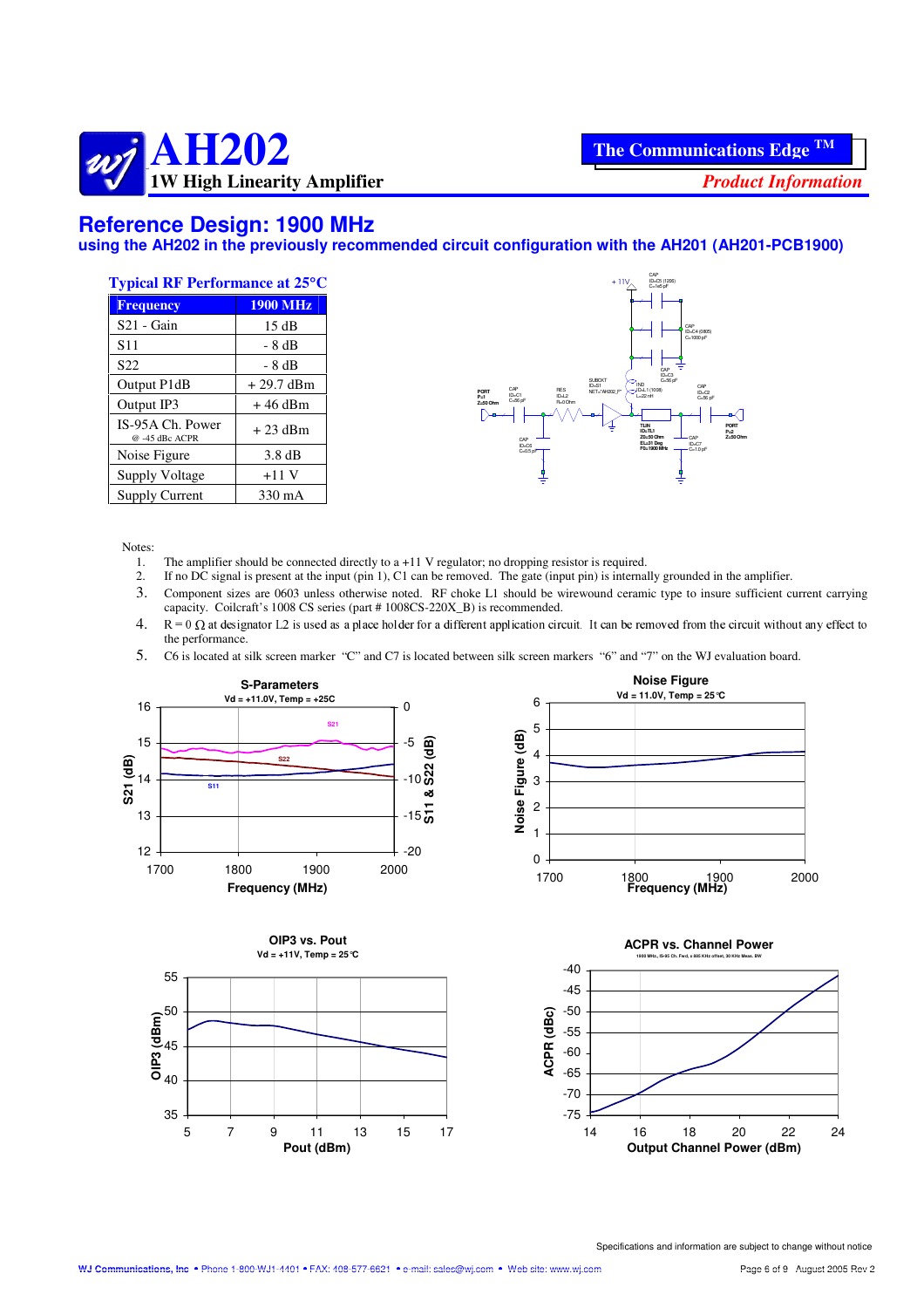

# **Application Circuit: 2140 MHz (AH202-PCB2140)**

| <b>Typical RF Performance at 25°C</b> |                  |  |  |
|---------------------------------------|------------------|--|--|
| <b>Frequency</b>                      | <b>2140 MHz</b>  |  |  |
| $S21 - Gain$                          | 15 dB            |  |  |
| S <sub>11</sub>                       | $-8 dB$          |  |  |
| S <sub>22</sub>                       | - 13 dB          |  |  |
| Output P1dB                           | $+29.4$ dBm      |  |  |
| Output IP3                            | $+45.5$ dBm      |  |  |
| W-CDMA Ch. Power<br>$@ -45$ dBc ACLR  | $+20.5$ dBm      |  |  |
| Noise Figure                          | $4.8 \text{ dB}$ |  |  |
| Supply Voltage                        | $+11V$           |  |  |
| Supply Current                        | 330 mA           |  |  |



Notes:

- 1. The amplifier should be connected directly to a +11 V regulator; no dropping resistor is required.<br>2. If no DC signal is present at the input (pin 1). C1 can be removed. The gate (input pin) is internal
- 2. If no DC signal is present at the input (pin 1), C1 can be removed. The gate (input pin) is internally grounded in the amplifier. 3. Component sizes are 0603 unless otherwise noted. RF choke L1 should be wirewound ceramic type to insure sufficient current carrying capacity. Coilcraft's 1008 CS series (part # 1008CS-220X\_B) is recommended.
- 4. C7 is located between silk screen markers "5" and "6" on the WJ evaluation board.







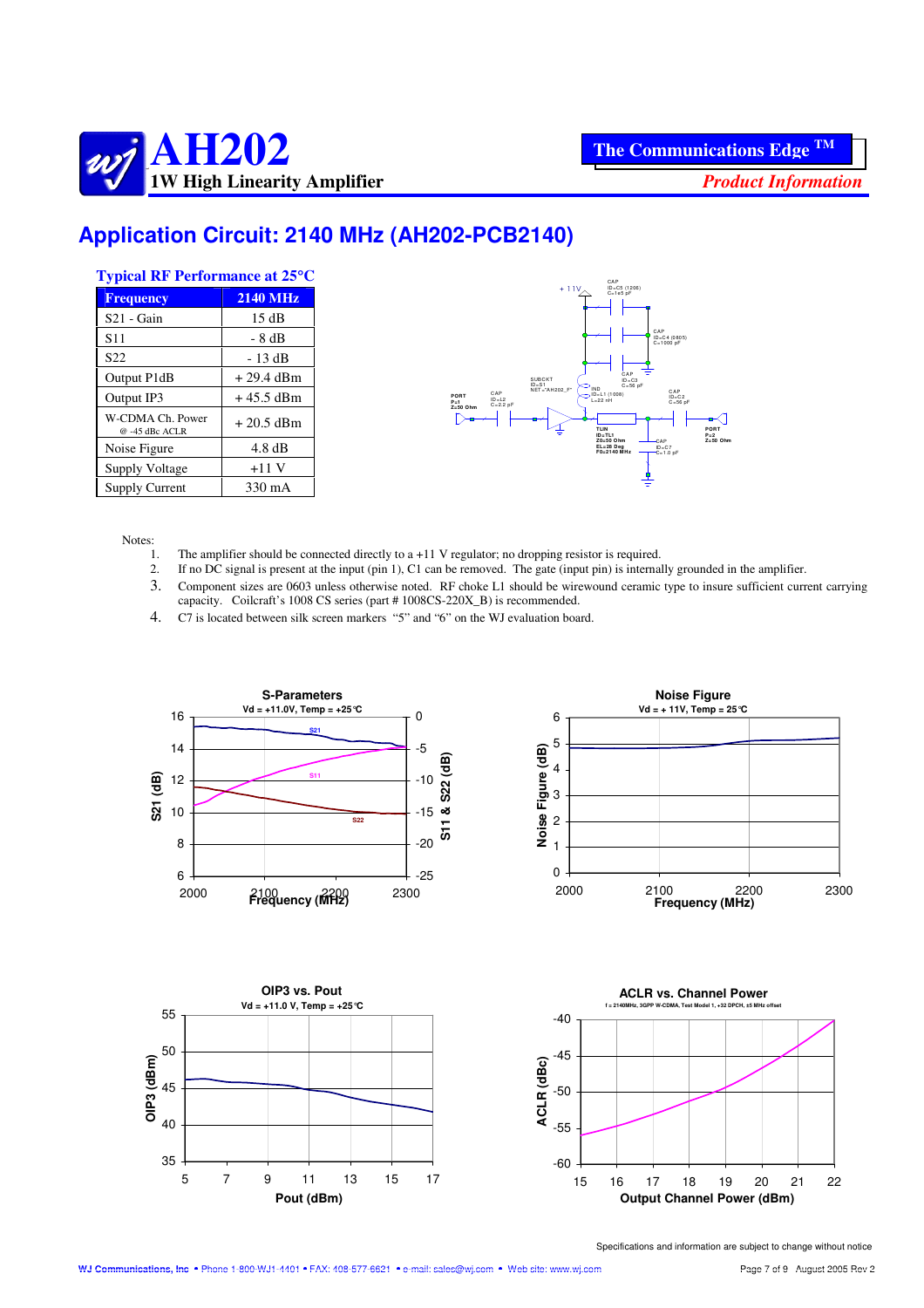

#### **Reference Design: 2140 MHz**

**using the AH202 in the previously recommended circuit configuration with the AH201 (AH201-PCB2140)**

| <b>Typical RF Performance at 25°C</b> |                  |  |
|---------------------------------------|------------------|--|
| <b>Frequency</b>                      | <b>2140 MHz</b>  |  |
| $S21 - Gain$                          | 14.6 dB          |  |
| S <sub>11</sub>                       | -7 dB            |  |
| S22                                   | - 7 dB           |  |
| Output P1dB                           | $+29.4$ dBm      |  |
| Output IP3                            | $+45.5$ dBm      |  |
| W-CDMA Ch. Power<br>@-45 dBc ACLR     | $+20.5$ dBm      |  |
| Noise Figure                          | $4.2 \text{ dB}$ |  |
| Supply Voltage                        | $+11V$           |  |
| <b>Supply Current</b>                 | 330 mA           |  |



Notes:

- 1. The amplifier should be connected directly to a +11 V regulator; no dropping resistor is required.<br>2. If no DC signal is present at the input (pin 1), C1 can be removed. The gate (input pin) is internal
- 2. If no DC signal is present at the input (pin 1), C1 can be removed. The gate (input pin) is internally grounded in the amplifier.
- 3. Component sizes are 0603 unless otherwise noted. RF choke L1 should be wirewound ceramic type to insure sufficient current carrying capacity. Coilcraft's 1008 CS series (part # 1008CS-180X\_B) is recommended.
- 4.  $R = 0 \Omega$  at designator L2 is used as a place holder for a different application circuit. It can be removed from the circuit without any effect to the performance.
- 5. C7 is located between silk screen markers "5" and "6" on the WJ evaluation board.